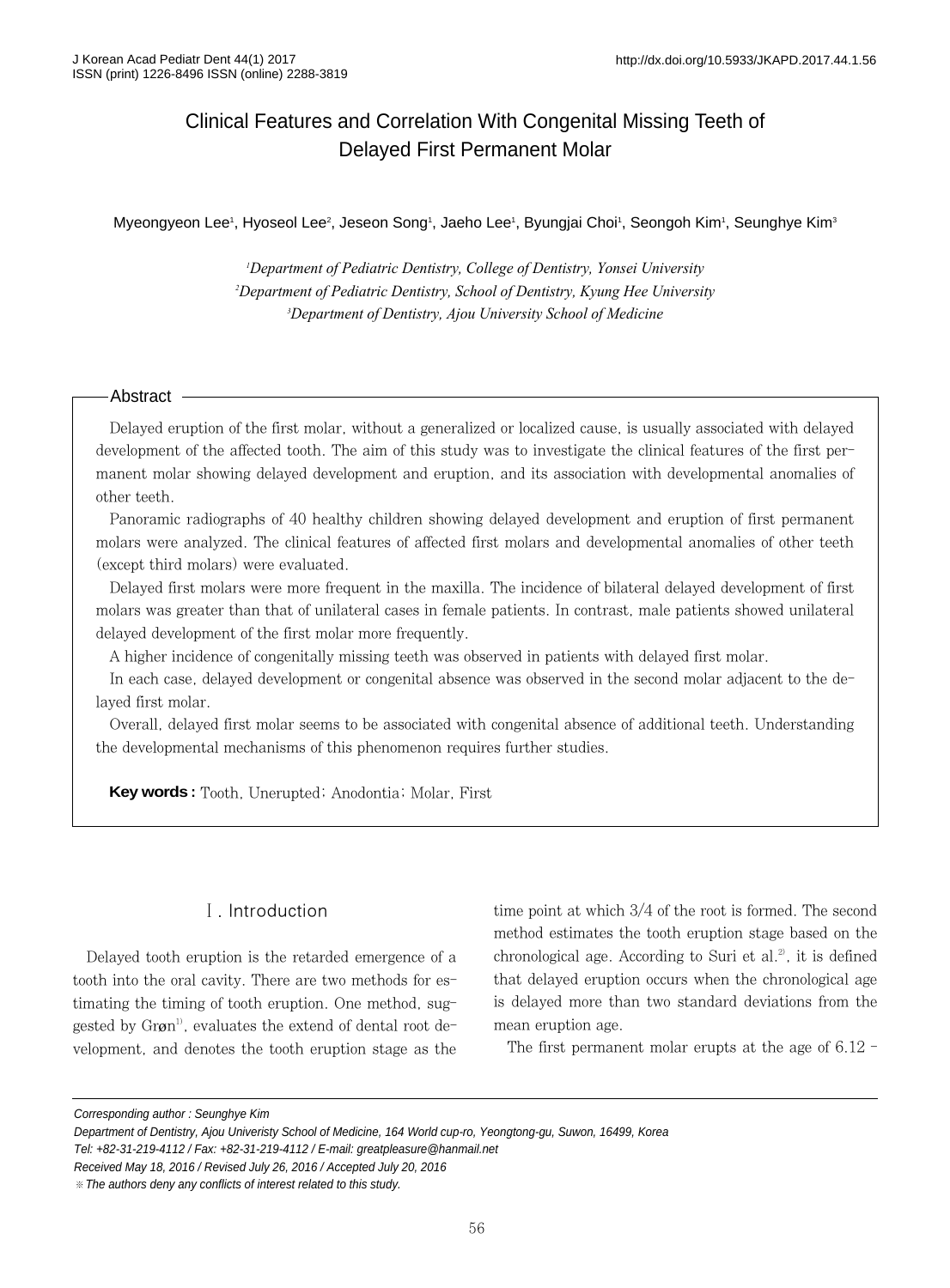6.39 years<sup>3</sup>. Grover<sup>4)</sup> reported that delayed eruption of the first permanent molar is rare compared to other teeth, with an incidence of 0.01% in the general population. Delayed eruption of the first permanent molar in the maxilla and mandible accounted for 5.84% and 2.76%, respectively, of the total delayed eruption in Korean children<sup>5</sup>. Most of the cases of delayed eruption were attributable to local factors, such as early loss of a primary tooth, loss of eruption space, and presence of supernumerary teeth $5$ .

Delayed eruption of the first permanent molar without systemic or local causes was reported to accompany delayed tooth development or congenital absence of the adjacent second permanent molar<sup>6-9)</sup>. Rasmussen<sup>7)</sup> named the first permanent molar showing delayed eruption as the "9-year-molar", because the first permanent molar often erupted at approximately 9 years of age.

In a previous case study, delayed development of the adjacent second molar was also observed in 7 out of 9 cases with delayed eruption of the first permanent molar<sup>8)</sup>. In addition, congenital missing of the third molar was observed in all 9 cases in the same study<sup>8)</sup>.

Nakano et al.<sup>8)</sup> proposed that delayed development of the first permanent molar could be resulted from congenital absence of the first permanent molar and mesial migration of second permanent molar. However, the higher rate of congenitally missing teeth cannot be explained in patient with delayed development of the first molar. Furthermore, there are no clinical studies proving the association of congenitally missing teeth with delayed development of the first permanent molar.

The aim of this study was to investigate the clinical

aspects of 'delayed eruption and development of the first permanent molar (DFM)' without systemic or local causes and to demonstrate its association with delayed development or congenital absence of other teeth.

# Ⅱ. Materials and Methods

### 1. Subjects

The study subjects were first selected from those who visited the Department of Pediatric Dentistry, Dental Hospital, Yonsei University between January 2008 and December 2014. The patient selection inclusion criterion was a clinical and radiographical evidence of localized delayed eruption of the first permanent molar. The exclusion criteria were medically compromised patients and patients with localized causes of delayed tooth eruption (such as, odontoma or ectopic impacted teeth). In all cases, clinically delayed eruption accompanied clear delayed development of the first permanent molar, when compared to erupted first permanent molars in other quadrants (Fig. 1). A total of 40 subjects (15 males, 25 females) with DFM were selected; they were aged  $6 - 10$ years (mean age of 8.62 years) were selected for this study.

## 2. Methods

The panoramic radiographs of the study subjects were examined by two investigators. The location and laterality of DFM, delayed development or congenital absence of the adjacent second permanent molars, and congenital



**Fig. 1.** Panoramic radiographs of patients with DFM. (A) Unilateral occurrence of DFM and congenital absence of adjacent second permanent molar (closed arrow) in the right maxilla of a male patient (aged 8 years, 2 months). The patient showed congenital absence of the right maxillary second premolar (open arrows). (B) Bilateral occurrence of DFM and congenital absence of adjacent second permanent molar (closed arrow) in the maxilla of a female patient (aged 6 years, 8 months). The patient showed congenital absence of both maxillary second premolars (open arrows). DFM = delayed eruption and development of the first permanent molar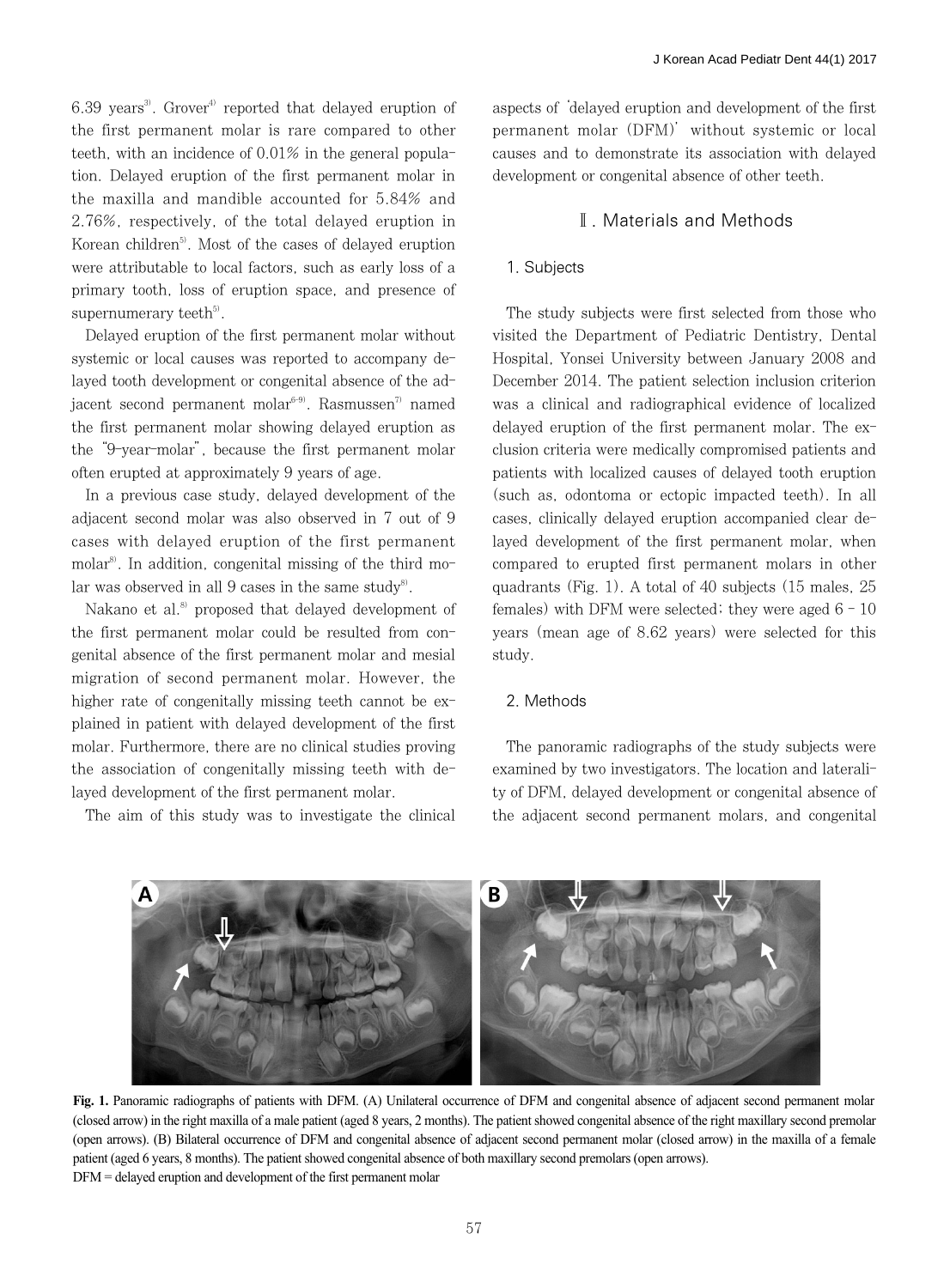absence of other teeth were examined on panoramic radiographs of the subjects. The dental age of the subjects' was determined by the calcification stage according to Nolla's method<sup>10)</sup>. Delayed development of teeth was diagnosed when the dental age was delayed by more than 2 standard deviations of the mean calcification stage for Korean children<sup>11)</sup>. The interclass correlation coefficient between two examiners was 0.95.

Statistical analysis was performed using Excel 2010 (Microsoft, Redmond, Washington, USA) and R (x64 3.13, R Foundation for Statistical Computing, Vienna, Austria). Statistical significance was determined at a level of  $p \le 0.05$ . The Fisher's exact test was used to compare the laterality of DFM according to the gender of the subjects, and the chi-square test was used to assess the differences in the frequency of congenital missing teeth between the DFM affected quadrant and the normal quadrant.

### Ⅲ. Results

In this study, 69 cases of DFM were found in 40 subjects; 21 cases were found in 14 male subjects, while 48 were in 26 female subjects.

#### 1. Distribution

DFM was detected in the maxilla of 32 out of 40 (80.0%) subjects, while it was found in the mandible of 5 out of 40 (12.5%) subjects. In total, 7.5% of the pa-

100 80 Prevalence (%) 60 40 73.9%  $(n = 17)$ 20 28.6%  $(n = 4)$  $\circ$ Female Male Gender

**Fig. 2.** Correlation of bilateral DFM with gender. The incidence of bilateral DFM was significantly higher in female patients than in male patients (Fisher's exact test,  $* : p < 0.05$ ).

DFM = delayed eruption and development of the first permanent molar

tients (3 out of 40) exhibited bimaxillary manifestation of DFM.

#### 2. Laterality

Sixteen subjects (40.0%) showed unilateral DFM in the maxilla (30.0%, 12 subjects) or mandible (10.0%, 4 subjects), 21 subjects (52.5%) showed bilateral involvement of DFM in the maxilla (20 patients, 50.0%) or mandible (1 patient, 2.5%). In 3 subjects (7.5%), DFMs were found in 3 quadrants (Table 1).

Among the 37 subjects (14 males and 23 females), DFM was unilateral in 16 subjects (43.2%, 10 males and 6 females) and bilateral in 21 (56.8%, 4 males and 17 females). Three female subjects with DFM in three quadrants were excluded from this analysis. There was a statistically significant difference in the laterality of DFM in male and female patients. Unilateral manifestation of DFM was significantly frequent in male patients. In contrast, female patients exhibited significantly higher frequency of bilateral presentation of DFM (Fig. 2, 3).

**Table 1.** Distribution of DFM in relation to location

| Laterality            | Location | Number of patients $(\% )$ |
|-----------------------|----------|----------------------------|
| Unilateral            | Maxilla  | 12(30.0)                   |
|                       | Mandible | 4(10.0)                    |
| <b>Bilateral</b>      | Maxilla  | 20(50.0)                   |
|                       | Mandible | 1(2.5)                     |
| More than 3 quadrants |          | 3(7.5)                     |
| Total                 |          | 40(100)                    |

DFM = delayed eruption and development of the first permanent molar



**Fig. 3.** Correlation of unilateral DFM with gender. The incidence of unilateral DFM was significantly higher in male patients than in female patients. (Fisher's exact test,  $* : p < 0.05$ ).

DFM = delayed eruption and development of the first permanent molar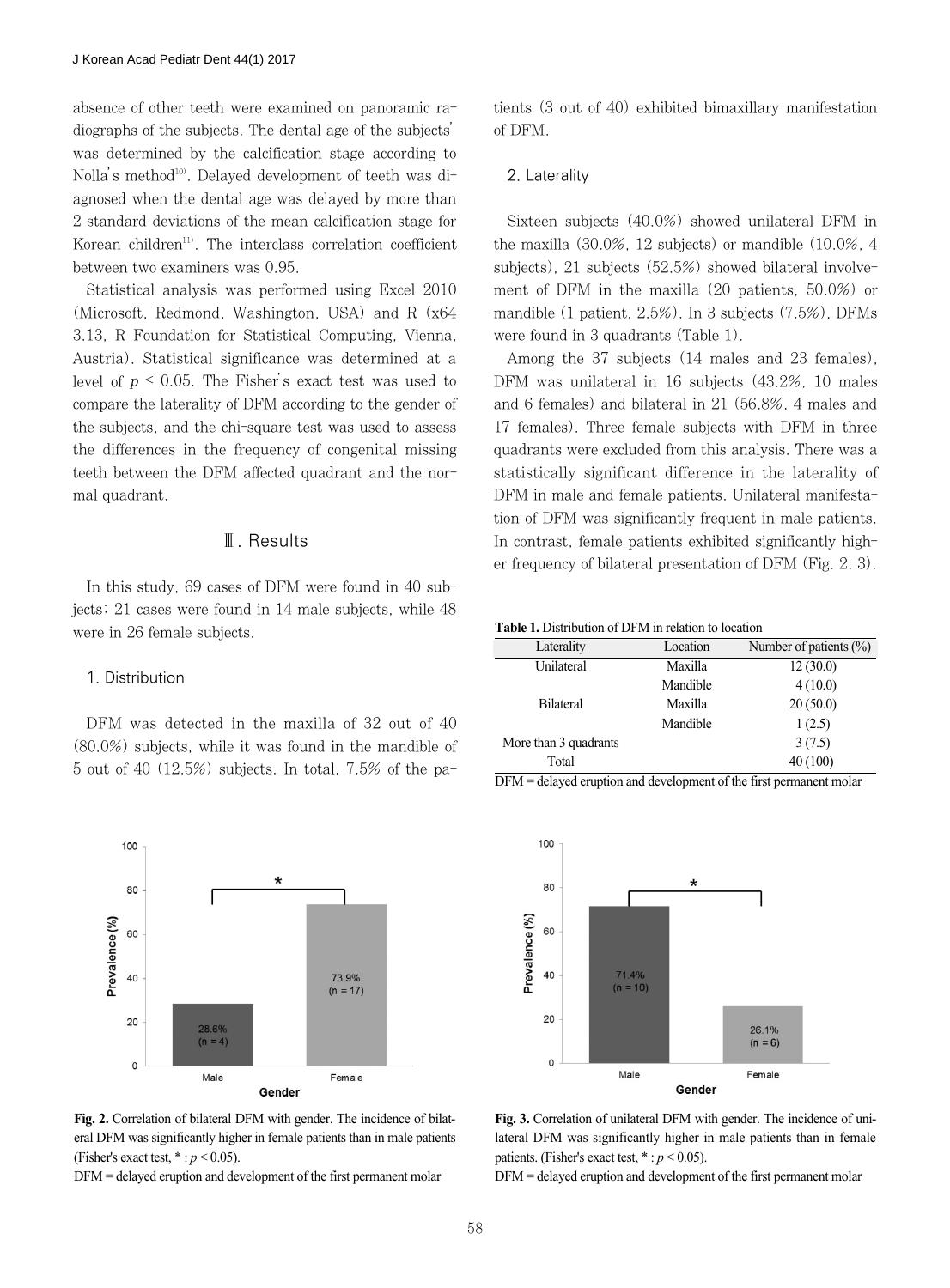# 3. Developmental abnormalities of adjacent second permanent molars.

In 69 cases of DFM, delayed development of the second permanent molar was seen in 39 cases, whereas congenital absence of the adjacent second permanent molar was observed in 30 cases.

# 4. Positive correlation between DFM and prevalence of congenital missing teeth

Congenital absence of permanent teeth, except the third molar, was evaluated. If the tooth germ was missing in the panoramic views of subjects (aged 6 years and older), the tooth was considered to be congenitally missing.

Based on this criteria, congenital absence of permanent teeth was seen in 23 subjects (57.5%). Among them, 9 were male (60% of all male subjects), while 14 were female (56.0% of all female subjects). The total number of congenital missing teeth was 60, including the congenital absence of the second permanent molar next to the DFM. Distribution of the missing teeth was as follows: 22 (36.7%) upper second molars, 13 (21.7%) lower premolars, 9 (15.0%) upper premolars, 8 (13.3%) lower second molars, and 8 (13.3%) lower incisors (Table 2).

Among the 60 congenitally missing teeth, 40 were located in the same quadrant as the DFM. The most frequently absent tooth was the second permanent molar (30 teeth, 50.0% of the total missing teeth) in the same quadrant of the DFM.

Regarding the number of congenitally missing teeth, 5 subjects (21.7%) showed only one missing tooth while 18 subjects (78.3%) showed 2 or more missing teeth.

There was a statistically significant correlation between the prevalence of congenitally missing teeth and the DFM-affected quadrants (Fig 4). The quadrants in which DFM was noted showed a higher prevalence for congenitally missing teeth.

## Ⅳ. Discussion

This study was conducted to investigate the clinical features of DFM on the basis of radiographic analysis of 40 children who showed no underlying general or local factors causing delayed tooth eruption. DFM occurred more frequently in the maxilla (32 subjects, 80%) compared to the mandible. This result is in accordance with previous studies. For instance, Rasmussen<sup> $7$ </sup> reported 22 cases of DFM in 10 subjects, with 18 of them in the maxilla and 4 in the mandible. Nakano et al. $8$  reported



**Fig. 4.** Correlation of congenitally missing teeth with DFM-affected quadrants. The prevalence of congenital missing teeth was significantly higher in DFM-affected quadrants. (Chi-square test,  $* : p < 0.001$ ) DFM = delayed eruption and development of the first permanent molar

| Location |          | Number of congenital missing teeth. |                            |              |  |
|----------|----------|-------------------------------------|----------------------------|--------------|--|
|          | Position | Affected quadrant $(\%)$            | Unaffected quadrant $(\%)$ | Total $(\%)$ |  |
| Maxilla  | Incisor  | 0(0.0)                              | 0(0.0)                     | 0(0.0)       |  |
| Mandible | Premolar | 6(10.0)                             | 3(5.0)                     | 9(15.0)      |  |
|          | Molar    | 22(36.7)                            | 0(0.0)                     | 22(36.7)     |  |
|          | Incisor  | 1(1.7)                              | 7(11.7)                    | 8(13.3)      |  |
|          | Premolar | 3(5.0)                              | 10(16.7)                   | 13(21.7)     |  |
|          | Molar    | 8(13.3)                             | 0(0.0)                     | 8(13.3)      |  |
| Total    |          | 40(66.7)                            | 20(33.3)                   | 60(100.0)    |  |

#### **Table 2.** Distribution of congenitally missing teeth in relation to DFM

DFM = delayed eruption and development of the first permanent molar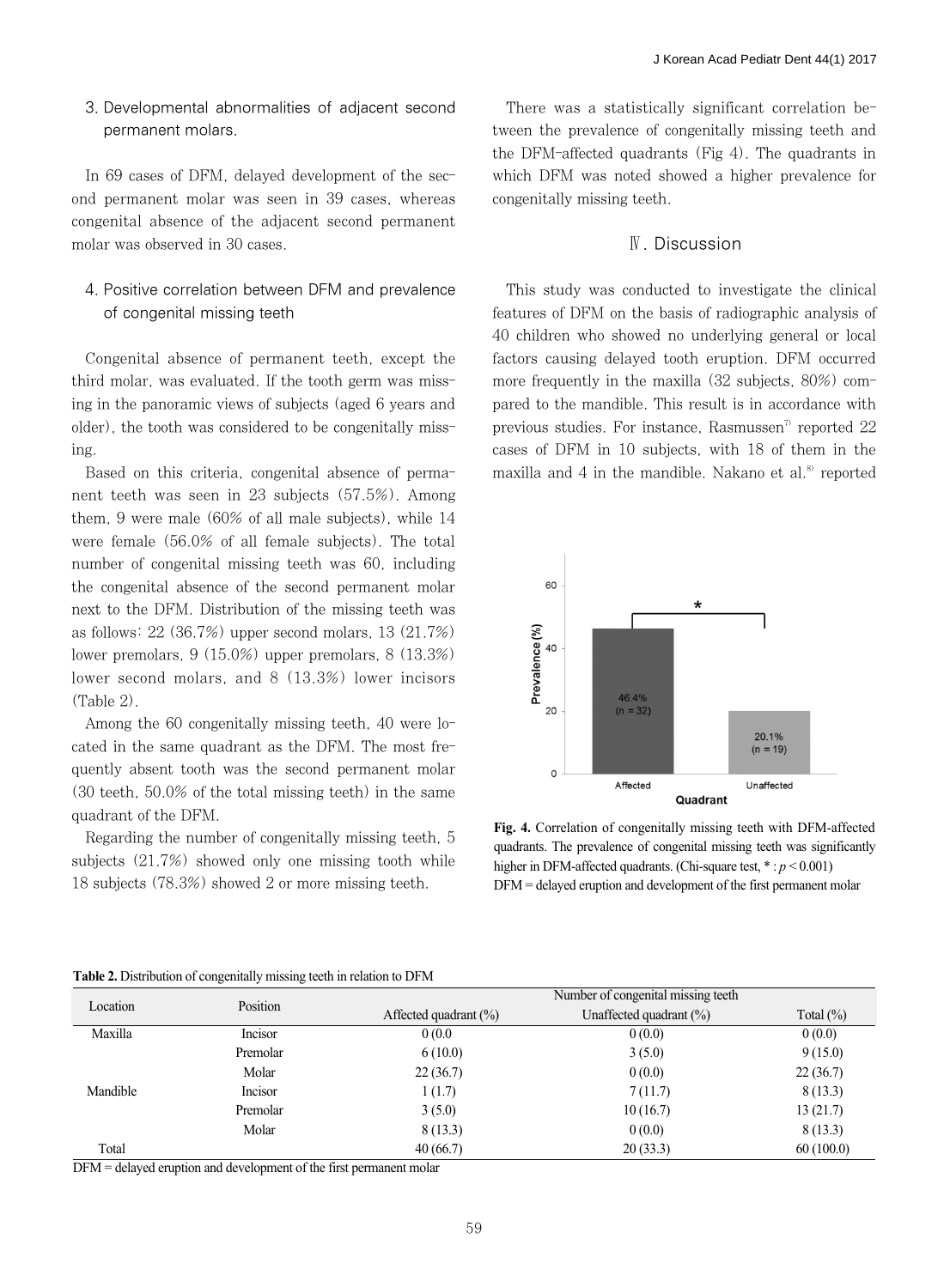9 cases, with 8 occurring in the maxilla and 1 in the mandible. Sano et al.<sup>9)</sup> reported 131 cases in the maxilla of 73 subjects. In Korea, Kim et al. $6$  reported 7 cases in 4 subjects, with 6 found in the maxilla and only 1 in the mandible. The results from these studies support the conclusion that the incidence of DFM is higher in the maxilla compared to the mandible, and is more frequently seen in female than in male patients (Table 3).

Regarding the laterality of DFM, the results of this study did not reveal a difference between the incidence of unilateral and bilateral  $DFM<sup>6,9)</sup>$ . This is in contrast to previous studies, in which it was reported that DFM often occurs bilaterally. However, laterality of occurrence differed according to gender. In female patients, bilateral of DFM was higher than that of unilateral DFM. In contrast, unilateral DFM was more frequent in male patients.

There was significant correlation between the location and prevalence of the DFM in relation to congenitally missing teeth. According to a previous study in Korean children, the incidence of congenitally missing teeth was reported to be  $4.7 - 8.8\%$ <sup>12-15</sup>. In the present study, congenital missing teeth were observed in 62.5% of patients (25 out of 40 subjects) who had DFM, and 66.7% of the congenitally missing teeth (40 teeth) were found in the same quadrant as DFM. While the most commonly congenitally missing teeth are the mandiblular lateral incisor (followed by maxilla and mandible second premolar), 50% (30 teeth) of the congenitally missing teeth in the present study involved the second permanent molar in the same quadrant as DFM. In addition, while the rate of absence of single tooth was 43.3 - 53.6% in Korean children<sup>12-14)</sup>, the proportion of multiple teeth that were congenitally absent (78.3%) was higher than that of single teeth missing (21.7%) in children showing

| <b>Table 3.</b> An overview of previous studies about DFM |  |  |
|-----------------------------------------------------------|--|--|
|                                                           |  |  |

| Author                  | Number of<br>patients |                 | Location of             |
|-------------------------|-----------------------|-----------------|-------------------------|
|                         |                       | Gender          | affected teeth          |
|                         |                       | (Male / Female) | $(maxilla / mandible)*$ |
| Rasmussen <sup>7)</sup> | 10                    | 2/8             | 18/4                    |
| Nakano <sup>8)</sup>    | 9                     | 4/5             | 8/1                     |
| Kim <sup>6</sup>        | 4                     | 1/3             | 6/1                     |
| Natsuki <sup>9)</sup>   | 73                    | 20/53           | $131/0^{+}$             |
| This study              | 40                    | 15/25           | 58/11                   |
|                         |                       |                 |                         |

\*(Number of affected teeth)

<sup>†</sup>This study only considered maxillary permanent first molar.

DFM = delayed eruption and development of the first permanent molar

DFM. Nakano et al.<sup>8)</sup> reported that 2 of 9 patients with DFM had congenitally absence of the second premolar, as well as second and third permanent molars in the affected quadrant. Kim et al. $6$  also reported a case where bilateral DFM accompanied the bilateral congenital absence of lateral incisors. These studies indicate that DFM may not be the result of a localized abnormality, but rather a developmental problem in the molar field where DFM is located.

In a previous study, DFM and the congenital absence of secondary molars were generally interpreted as congenitally absence of the first permanent molar and early eruption of the mesially drifted second permanent molar at the age of nine years old<sup>8)</sup>. Nakano et al.<sup>8)</sup> interpreted the results based on frequent association of decrease in the size of distolingual cusp, congenital absence of the ipsilateral third molar, and the close proximity of the time of first molar eruption to the normal eruption of the second permanent molar. The decrease in the size of distolingual cusp is a characteristic phenomenon that is observed frequently on the maxillary second molar<sup>16</sup>, the incidence of which becomes higher in the absence of a third molar<sup>17</sup>. However, there are limitations in this conjecture in light of previous studies regarding odontogenic development. First, the congenital absence of a tooth has a high correlation with the reduction in tooth size and number of cusps<sup>18-20)</sup>. Loss of distolingual cusp observed in DFM may be related to the reduction in tooth size associated with a congenitally missing tooth. Moreover, several studies have reported that congenital absence of a tooth is accompanied by generalized delay in tooth development<sup>21,22)</sup>. As congenitally missing teeth are observed in cases of DFM, this phenomenon may occur as a result of a generalized developmental delay or an anomaly in the affected molar field. Although calcification of the third molar varies with the ethnic or geographic variables, the mean age of radiographic appearance of third molar calcification has been reported as 9 years of age based in the Korean children<sup>23,24)</sup>. Radiographic examination may be inappropriate for the detection of the third molar because the age of our subjects ranged from 6 to 10 years. Further longitudinal study of our sample group is required to verify the association between DFM and developmental anomaly of the third molar.

Congenitally missing teeth originate from local factors (such as infection<sup>25)</sup>, trauma<sup>26)</sup>, drug side effects<sup>27)</sup>, radiation therapy<sup>28)</sup> and genetic factors<sup>29)</sup>. Genetic mutations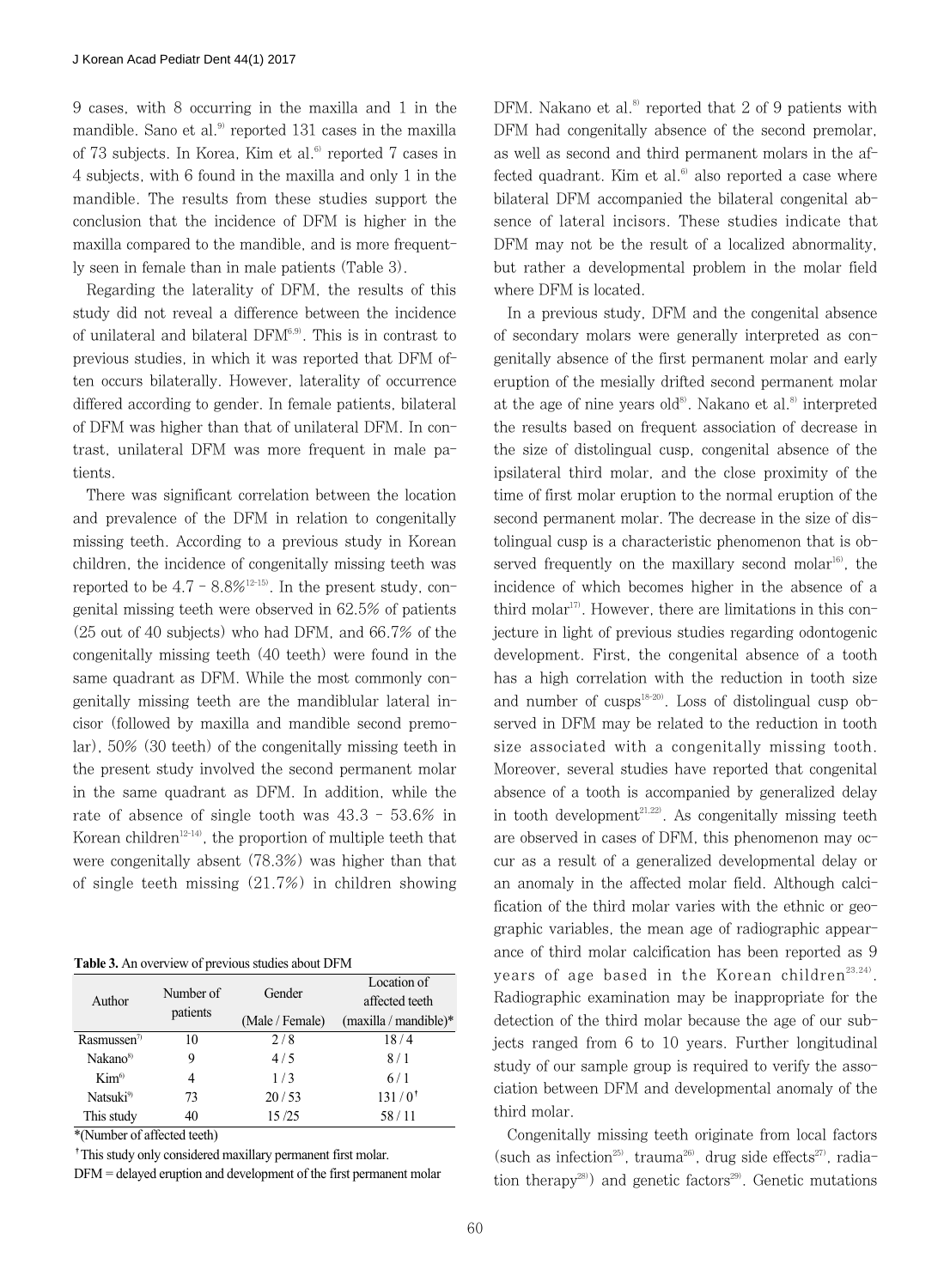related to epithelial-mesenchymal interaction lead to agenesis of teeth without a syndrome<sup>30)</sup>. Cooperative genetic interaction models for odontogenesis suggest that interaction between mesenchymal cells from neural crest and oral epithelium activates the transcription of several genes including homeobox $31$ . Mutations of Msx1 and Pax9, which are the causative genes for congenital absence of teeth, are also involved in general developmental defects of the teeth such as, eruption disturbance29,30,32). In our data, all second molars adjacent to DFM were either congenitally absent or showed delayed development. The prevalence of congenitally missing teeth in DFM-affected quadrants was significantly high. This indicates that DFM may be a result of defects in genetic or signal transduction processes involved in tooth development of the affected field, rather than single defects of the first molar. We suspect that genetic mutations affecting molar field development may be the basis of this developmental defect. Considered comprehensively, genetic pathways can be used to explain the etiology and development of DFM.

# Ⅴ. Conclusion

The study proved that DFM correlates with the congenital absence of additional teeth, especially in DFMaffected quadrants, with every second permanent molar next to the DFM exhibiting delayed development or being congenitally absent. In conclusion, a close follow-up examination should be performed to assess the temporal development of dentition in patients with DFM. However, a complete understating of the underlying developmental mechanism responsible for development DFM requires further studies.

# References

- 1. Grøn AM : Prediction of tooth emergence. J Dent Res, 41:573-585, 1962.
- 2. Suri L, Gagari E, Vastardis H : Delayed tooth eruption: Pathogenesis, diagnosis, and treatment. A literature review. Am J Orthod Dentofacial Orthop, 126:432-445, 2004.
- 3. Kwon JH, Choi BJ, Lee JH, et al. : Eruption time and sequence of permanent teeth in students from E-elementary school. J Korean Acad Pediatr Dent, 36:253-261, 2009.
- 4. Grover PS, Lorton L : The incidence of unerupted

permanent teeth and related clinical cases. Oral Surg Oral Med Oral Pathol Oral Radiol, 59:420- 425, 1985.

- 5. Lee JB, Jang CH, Kim CC, et al. : Eruption disturbances of teeth in Korean children. J Korean Acad Pediatr Dent, 34:13-18, 2007.
- 6. Kim JM, WhangBo M, Kim JY, et al. : A clinical review on the delayed eruption of 1st molars. J Korean Acad Pediatr Dent, 21:555-560, 1994.
- 7. Rasmussen P : "9-year-molars"aberrantly developing and erupting: report of cases. J Clin Pediatr Dent, 22:151-153, 1998.
- 8. Nakano K, Matsuoka T, Takahashi A, et al. : Delayed development or congenital absence of a single first permanent molar in Japanese child patients. Int J Paediatr Dent, 9:271-276, 1999.
- 9. Sano N, Kameda T, Terashima Y, et al. : Formation and development of maxillary first molars with delayed eruption. Odontology, 1-9, 2014.
- 10. Nolla CM : The Development of the permanent teeth. J Dent Child, 27:254-266, 1960.
- 11. Shin M, Song J, Lee J, et al. : Evaluation of the developmental age of permanent teeth by the Nolla method. J Korean Acad Pediatr Dent, 43:1, 2016.
- 12. Lee JM, Lee Sang Rae : A clinical and radiographic study of congenitally missing teeth. Imaging Sci Dent, 21:275, 1991.
- 13. Jeong HK, Yang YM, Kim JG, et al.  $: A$  clinical study of congenital missing teeth. J Korean Acad Pediatr Dent, 36:245-252, 2009.
- 14. Jeon H, Yang Y, Baik B, Kim J : Prevalence and distribution of congenitally missing teeth in patients visiting the department of pediatric dentistry of Chonbuk National University hospital. J Korean Acad Pediatr Dent, 40:274-282, 2013.
- 15. Lee JH, Yang BH, Lee SM,  $et$  al.  $\colon$  A study on the prevalence of dental anomalies in Korean dentalpatients. Korean J Orthod, 41:346-353, 2011.
- 16. Dahlberg AA : The dentition of the American Indian. Papers on the physical anthropology of the American Indian. New York: Viking Fund, p138-176, 1951.
- 17. Keene HJ : The relationship between third molar agenesis and the morphologic variability of the molar teeth. Angle Orthod, 35:289-298, 1965.
- 18. Brook AH : A unifying aetiological explanation for anomalies of human tooth number and size. Arch Oral Biol, 29:373-378, 1984.
- 19. Gungor AY, Turkkahraman H : Tooth sizes in non-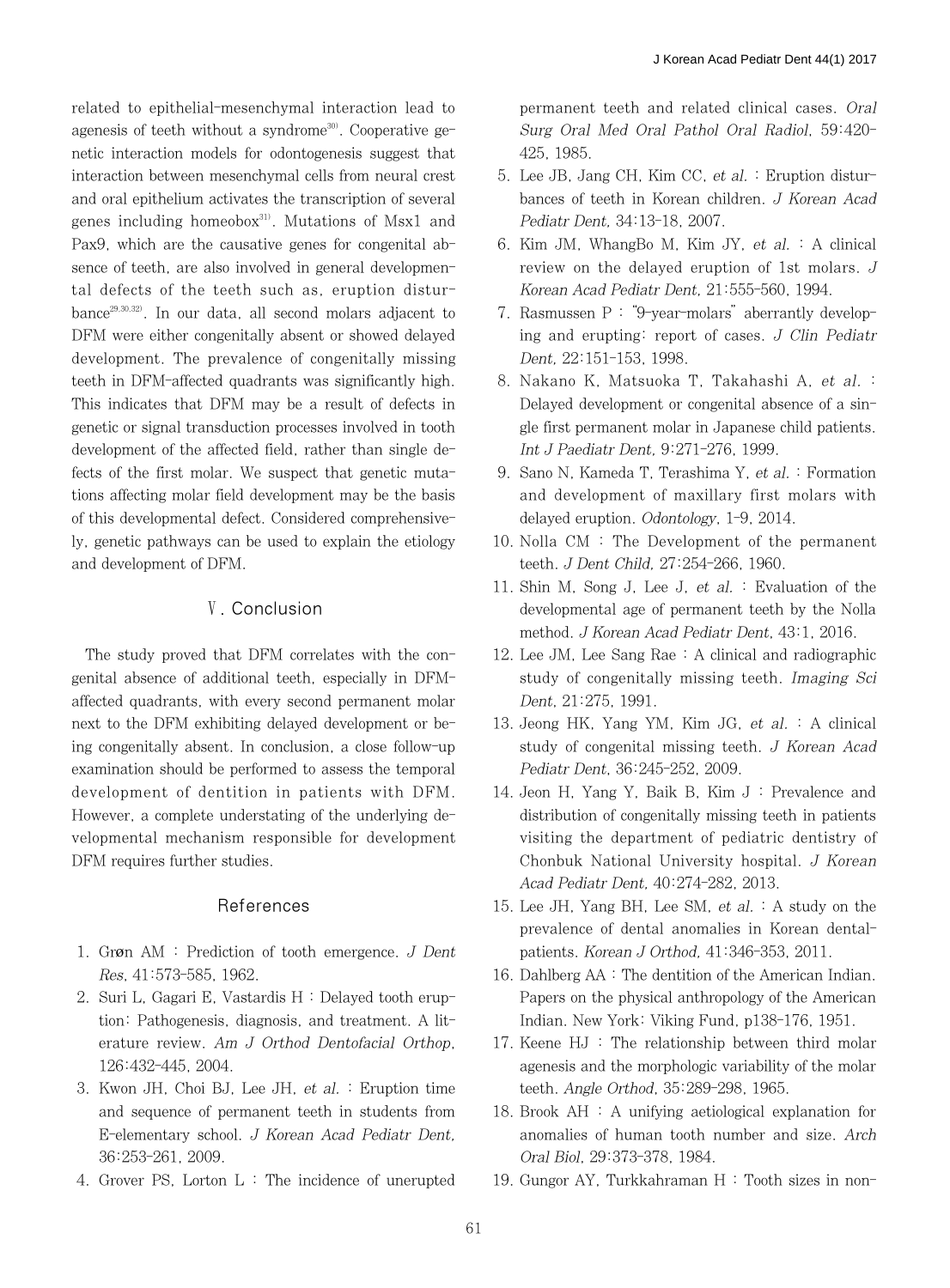syndromic hypodontia patients. The Angle Orthodontist, 83:16-21, 2013.

- 20. Ramazanzadeh BA, Ahrari F, Hajian S : Evaluation of tooth size in patients with congenitally-missing teeth. J Dent Res Dent Clin Dent Prospects, 7:36, 2013.
- 21. Uslenghi S, Liversidge H, Wong  $F : A$  radiographic study of tooth development in hypodontia. Arch Oral Biol, 51:129-133, 2006.
- 22. Tunç EŞ, Bayrak Ş, Koyutürk AE : Dental development in children with mild-to-moderate hypodontia. Am J Orthod Dentofacial Orthop, 139:334-338, 2011.
- 23. Cho SM, Hwang CJ : Skeletal maturation evaluation using mandibular third molar development in adolescents. Korean J Orthod, 39:120-129, 2009.
- 24. Kang KY, Yang KH, Choi NK, Kim SM : Skeletal maturity and mandibular third molar development in Class III malocclusion. J Korean Acad Pediatr Dent, 35:235-242, 2008.
- 25. Gullikson J : Tooth morphology in rubella syndrome children. ASDC J Dent Child, 42:479-482, 1974.
- 26. Schalk-Van der Weide Y, Steen W, Bosman F : Distribution of missing teeth and tooth morphology

in patients with oligodontia. ASDC J Dent Child, 59:133-140, 1991.

- 27. Axrup K, d'Avignon M, Hellgren K, et al. : Children with thalidomide emrryopathy: Odontological observations and aspects. Acta Odontol Scand, 24:3-21, 1966.
- 28. Maguire A, Craft AW, Evans RG, et al. : The longterm effects of treatment on the dental condition of children surviving malignant disease. Cancer, 60: 2570-2575, 1987.
- 29. De Coster PJ, Marks LA, Martens LC, Huysseune A : Dental agenesis: genetic and clinical perspectives. J Oral Pathol Med, 38:1-17, 2009.
- 30. Ramos Boeira Junior B, Echeverrigaray S : Dentistry and molecular biology: a promising field for tooth agenesis management. Tohoku J Exp Med, 226:243-249, 2012.
- 31. Mitsiadis TA, Smith MM : How do genes make teeth to order through development? J Exp Zool B Mol Dev Evol, 306:177-182, 2006.
- 32. Pani SC : The genetic basis of tooth agenesis: basic concepts and genes involved. J Indian Soc Pedod Prev Dent, 29:84, 2011.